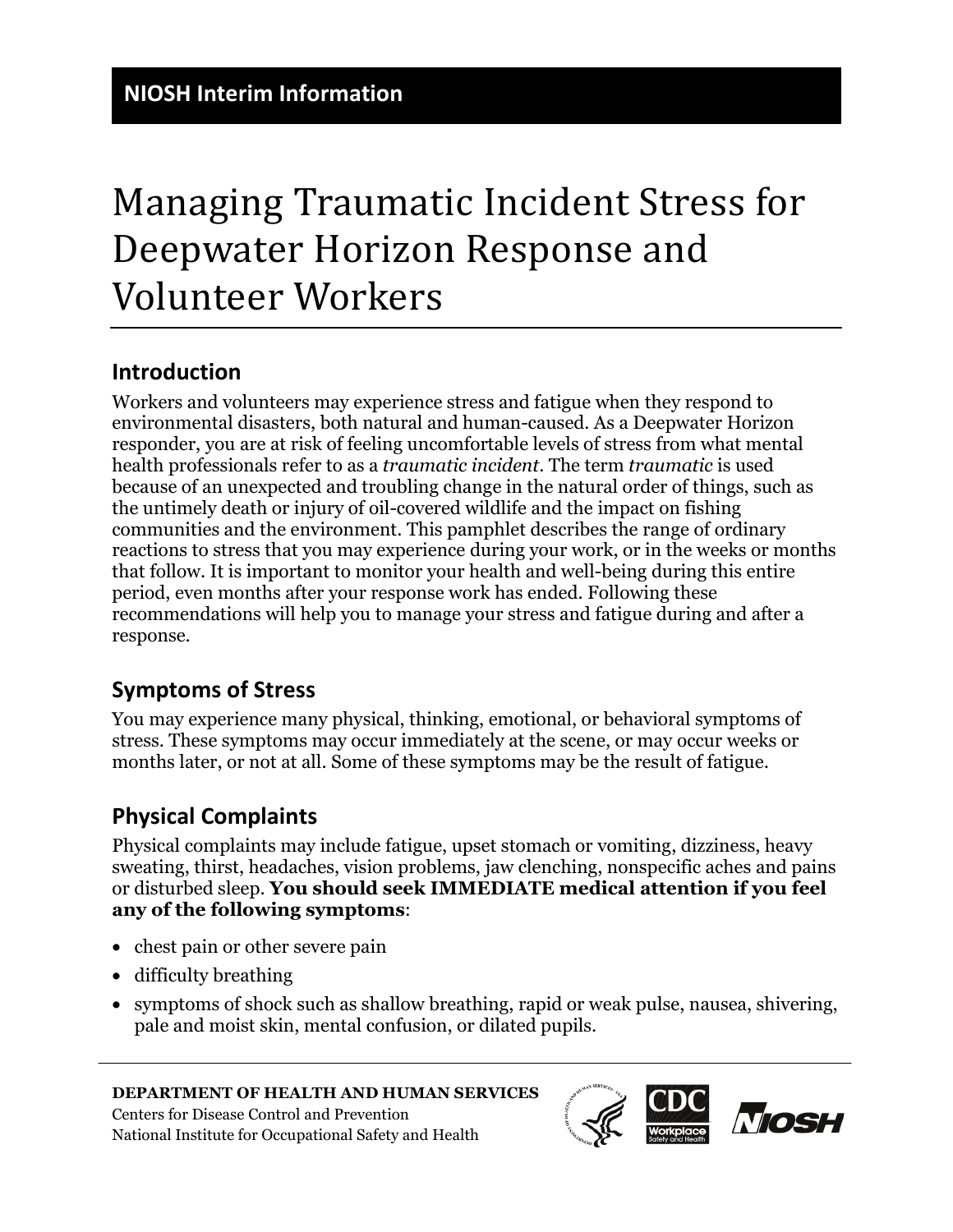Traumatic Incident Stress for Deepwater Horizon Response Workers and Volunteers Updated: 07/12/2010

# **Thinking Problems**

If you become confused or have trouble thinking clearly while you are working, you may not be able to stay focused which could affect your ability to work safely. Thinking problems may include confusion, loss of awareness of time or place, changes in alertness, poor concentration, difficulty identifying familiar objects or people, memory problems, reduced attention span, or trouble doing math or solving problems.

# **Emotional Concerns**

*Strong emotions can be ordinary reactions to a traumatic or extraordinary situation!*  You should seek **mental health support** if any of the follow symptoms interfere with your daily life or if they don't go away after several weeks: anxiety, guilt, denial, grief, fear, irritability, loss of emotional control, depression, sense of failure, feeling overwhelmed, blaming others or self, easy to startle, being overly sensitive or cautious, or severe panic (this is rare).

# **Behavioral Changes**

Possible behavioral changes to be aware of include intense anger, withdrawal, difficulty with emotional control leading to emotional outbursts or unusual aggression, recent change in appetite, consuming too much alcohol, caffeine, and/or tobacco, inappropriate use of medications, use of street drugs, inability to rest, pacing, or changes in sexual activity.

# **Recommendations to Monitor and Maintain Your Health On-Site**

You may not recognize the need to take care of yourself and to monitor your own emotional and physical health. This is especially true as response efforts stretch into several weeks. The following guidelines contain simple steps for you to help yourself and fellow response workers. You must stay alert while on the job to take care of your own health and safety. You must be able to stay focused on the job, especially given the chaotic and changing disaster work environment. Follow these guidelines while at your job site and again after you return home to help control your stress and fatigue.

## **Control the organization and pace of the rescue and recovery efforts:**

- Pace yourself. Response efforts at the site may continue for days or weeks.
- Watch out for each other. Your coworkers may be intensely focused on a particular task and may not notice a hazard nearby or behind them.
- Be aware of those around you. You may feel exhausted, stressed or be temporarily distracted which may place you and your coworkers at risk.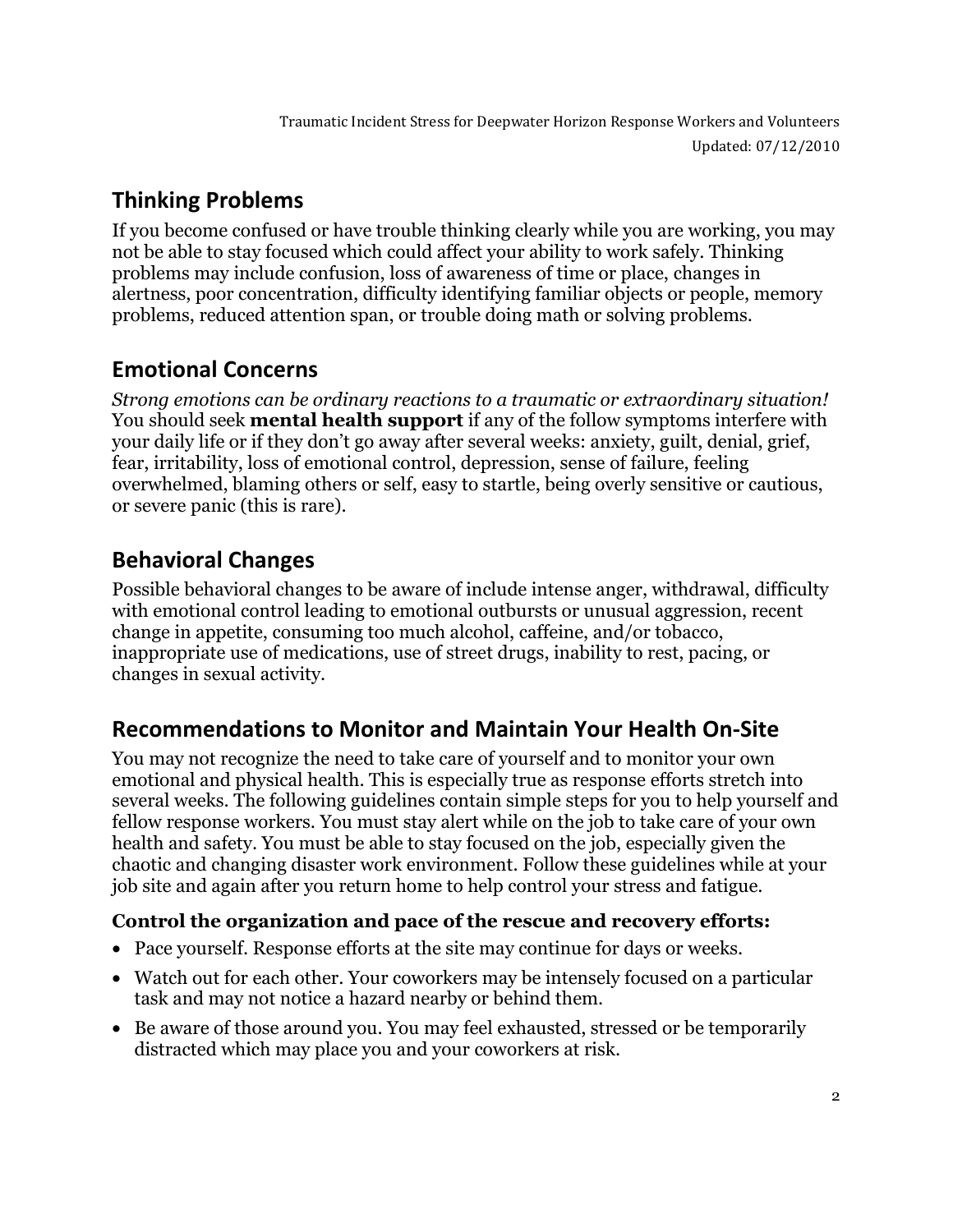• Take frequent rest breaks. Mental fatigue, particularly over long shifts, can place you at greatly increased risk for injury.

## **Maintain adequate nutrition, hydration and rest:**

- Eat and sleep regularly. Maintain as normal a schedule as possible and adhere to the team schedule and rotation.
- Make sure that you drink plenty of fluids such as water and juices.
- Try to eat a variety of foods and increase your intake of complex carbohydrates such as granola bars or breads and muffins made with whole grains.
- Whenever possible, take breaks away from the work area.
- Eat and drink in the cleanest area available.

## **Monitor your mental and emotional health:**

- Recognize and accept what you cannot change—the chain of command, organizational structure, waiting, equipment failures, etc.
- Talk to people when **YOU** feel like it. You should decide when you want to discuss your experience. Talking about an event may make you feel like you are reliving it. Choose your own comfort level.
- If your employer provided you with formal mental health support, use it!
- Give yourself permission to feel sad, tired or discouraged from time to time; you are in a difficult situation.
- Recurring thoughts, dreams, or flashbacks can be common—do not try to fight them. They should decrease over time.
- Communicate with your loved ones at home as frequently as possible.

## **Recommendations to Maintain Your Health After the Incident**

Over time, your impressions and understanding of your experience will change. This process is different for everyone. No matter what the event or your reaction to it, you can follow some basic steps to help yourself adjust to the experience:

- Reach out for help and support—people really do care.
- Reconnect with family, spiritual, and community supports.
- Consider keeping a journal.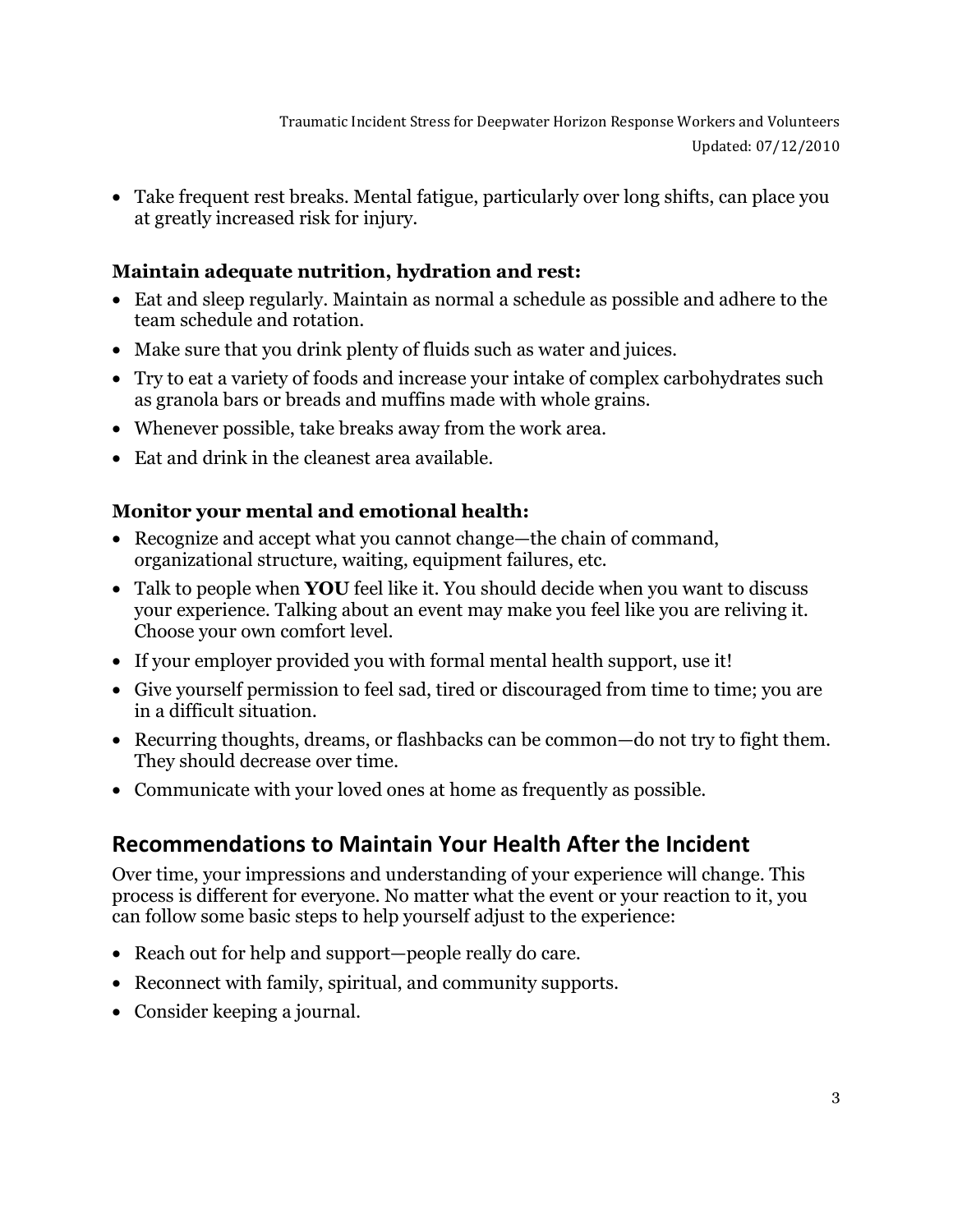Traumatic Incident Stress for Deepwater Horizon Response Workers and Volunteers Updated: 07/12/2010

- Do things that help you refresh and recharge yourself, whether that is spending time with others or alone.
- Remember that "getting back to normal" takes time. Gradually work back into your routine. Let others carry more weight for a while at home and at work.
- Be aware that assuming your normal activities is not a straight path but can be a matter of two steps forward and one back. You will make progress.
- Appreciate a sense of humor in yourself and others.
- Your family may experience certain parts of the disaster along with you through your stories and the news media. This is a time to understand and communicate with them.
- Avoid the overuse of drugs or alcohol; they can lead to other problems.
- Get plenty of rest and regular exercise.
- Eat well-balanced, regular meals.

## **Additional Resources**

## **National Institute for Occupational Safety and Health (NIOSH)**

1-800-CDC-INFO, [www.cdc.gov/niosh](http://www.cdc.gov/niosh/)

Deepwater Horizon response resources <http://www.cdc.gov/niosh/topics/OilSpillResponse/>

Traumatic incident topic page <http://www.cdc.gov/niosh/topics/traumaticincident/>

## **Center for the Study of Traumatic Stress (CSTS)**

Dealing with the Effects of Trauma: A Self Help Guide http://www.centerforthestudyoftraumaticstress.org/csts\_items/SHG\_Effects\_of [trauma.pdf](http://www.centerforthestudyoftraumaticstress.org/csts_items/SHG_Effects_of_trauma.pdf )

## **U.S. National Response Team (NRT)**

Guidance for Managing Worker Fatigue during Emergency Operations [http://nrt.org/production/NRT/NRTWeb.nsf/AllAttachmentsByTitle/](http://nrt.org/production/NRT/NRTWeb.nsf/AllAttachmentsByTitle/SA-1049TADFinal/$File/TADfinal.pdf?OpenElement) [SA-1049TADFinal/\\$File/TADfinal.pdf?OpenElement](http://nrt.org/production/NRT/NRTWeb.nsf/AllAttachmentsByTitle/SA-1049TADFinal/$File/TADfinal.pdf?OpenElement)

## **Substance Abuse and Mental Health Services Administration (SAMHSA)**

Emergency Mental Health and Traumatic Stress <http://mentalhealth.samhsa.gov/cmhs/EmergencyServices/>